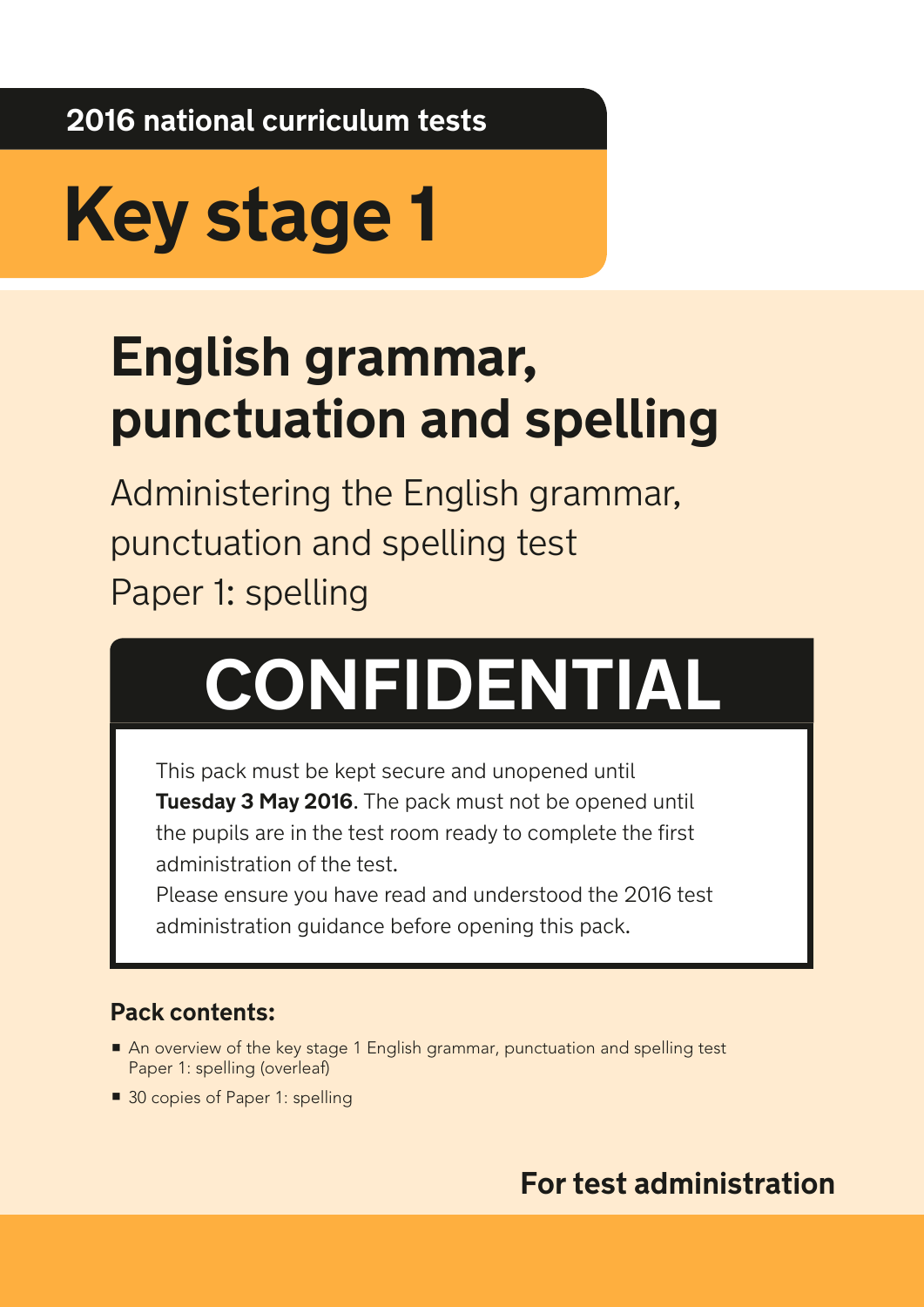#### **2016 Key stage 1 English grammar, punctuation and spelling test Paper 1: spelling**

The key stage 1 English grammar, punctuation and spelling test consists of 2 papers. The papers must be administered in order. Pupils do not have to sit both papers on the same day. If both papers are administered on the same day, pupils may benefit from a break between papers. Both papers can be administered to the whole class, smaller groups of pupils or on an individual basis. However, test packs must not be opened until the pupils are in the test room ready to complete the first administration of the test.

#### **Paper 1: spelling**

The following information explains how to administer the key stage 1 English grammar, punctuation and spelling test Paper 1: spelling. If you have any questions, you should check with your headteacher or key stage 1 test co-ordinator before you administer the test. The transcript for administration of the test is included in these instructions.

Please make sure you follow these instructions correctly to ensure that the test is properly administered. Failure to administer the test correctly could result in a maladministration investigation at the school.

| <b>Format</b>                    | This component of the test consists of an answer booklet for pupils to complete and a test<br>transcript to be read by the test administrator. The transcript is included in this guidance.<br>Pupils will have approximately 15 minutes to complete the test (not strictly timed) by writing<br>$\bullet$<br>the 20 missing words in the answer booklet.<br>It is at your discretion to choose when or if a pupil(s) requires a break during the test or<br>whether, if appropriate, to stop the test early. |
|----------------------------------|---------------------------------------------------------------------------------------------------------------------------------------------------------------------------------------------------------------------------------------------------------------------------------------------------------------------------------------------------------------------------------------------------------------------------------------------------------------------------------------------------------------|
| <b>Equipment</b>                 | Pupils will need the equipment below:<br>a blue / black pen or pencil of their choice<br>$\bullet$                                                                                                                                                                                                                                                                                                                                                                                                            |
|                                  | a rubber (optional). If rubbers are not provided, tell pupils that they should cross out any<br>answers they wish to change.                                                                                                                                                                                                                                                                                                                                                                                  |
|                                  | Pupils are not allowed:<br>dictionaries                                                                                                                                                                                                                                                                                                                                                                                                                                                                       |
|                                  | electronic spell checkers<br>bilingual word lists.                                                                                                                                                                                                                                                                                                                                                                                                                                                            |
| <b>Assistance</b>                | Pupils should not require any assistance during the administration of Paper 1: spelling. You<br>$\bullet$<br>must ensure that nothing you say or do during the test could be interpreted as giving pupils<br>an advantage, e.g. indicating that an answer is correct or incorrect, or suggesting the pupil<br>looks at an answer again.                                                                                                                                                                       |
|                                  | • You should take care not to overemphasise spelling when reading out the words that pupils<br>need to spell.                                                                                                                                                                                                                                                                                                                                                                                                 |
|                                  | There is no specific hearing impairment guidance for this test, but be careful when signing<br>to ensure you do not convey information that would give pupils an advantage. Guidance<br>for administering the test to pupils with a visual impairment is contained in the modified<br>test packs.                                                                                                                                                                                                             |
| <b>Before the</b><br>test begins | Review the list of pupils with any particular individual needs, e.g. pupils who may need a<br>$\bullet$<br>scribe or a transcript made at the end of the test.                                                                                                                                                                                                                                                                                                                                                |
|                                  | Ensure that you know how to administer any access arrangements correctly. Please refer to<br>$\bullet$<br>the 2016 key stage 1 access arrangements guidance.                                                                                                                                                                                                                                                                                                                                                  |
|                                  | Check that there are enough administrators to maintain adequate supervision and support<br>during the test. You should consider the possibility of at least one test administrator needing<br>to leave the room with a pupil.                                                                                                                                                                                                                                                                                 |
|                                  | Ensure that you understand how to deal with issues during the tests.                                                                                                                                                                                                                                                                                                                                                                                                                                          |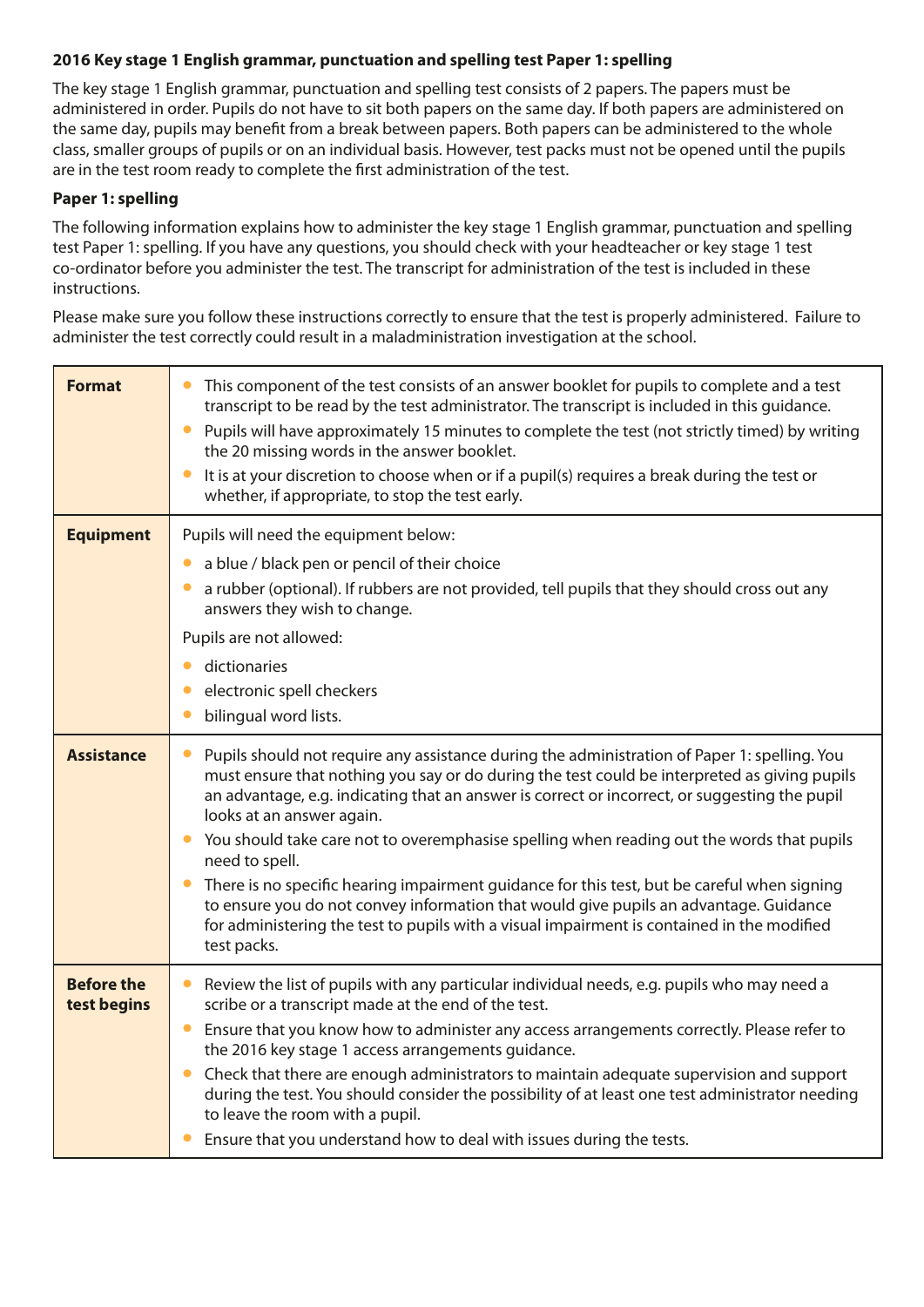| <b>How to deal</b><br>with issues<br>during the<br>test | It is impossible to plan for every scenario. Whatever action you take, pupil safety must always be<br>your first consideration.                                                                                                                                                                                                                                                                                                                                                                                                                                                                                                                                                                                                                      |
|---------------------------------------------------------|------------------------------------------------------------------------------------------------------------------------------------------------------------------------------------------------------------------------------------------------------------------------------------------------------------------------------------------------------------------------------------------------------------------------------------------------------------------------------------------------------------------------------------------------------------------------------------------------------------------------------------------------------------------------------------------------------------------------------------------------------|
|                                                         | In the following circumstances, you will need to stop the test either for an individual pupil or for<br>the whole cohort:                                                                                                                                                                                                                                                                                                                                                                                                                                                                                                                                                                                                                            |
|                                                         | test papers are incorrectly collated or the print is illegible in the answer book<br>a fire alarm goes off<br>a pupil is unwell<br>a pupil needs to leave the test room during the tests<br>a pupil is caught cheating.<br>If you need to stop the test:<br>make a note of the time<br>make sure pupils are kept under test conditions and that they are supervised<br>if they have to leave the room, ensure they don't talk about the test<br>speak to your test co-ordinator or a senior member of staff for advice on what to do next<br>consider contacting the national curriculum assessments helpline on 0300 303 3013 for<br>further advice.<br>You should brief your headteacher on how the incident was dealt with once the test is over. |
| <b>What to do</b><br>at the start<br>of the test        | Check that pupils don't have mobile phones or other disruptive items.<br>Check that pupils don't have any materials or equipment that may give them extra help.<br>Check that seating is appropriately spaced and that no pupil can see another pupil's answer<br>booklet.<br>Ensure that each pupil has a copy of Paper 1: spelling.                                                                                                                                                                                                                                                                                                                                                                                                                |
| <b>What to say</b><br>at the start<br>of the test       | It is important to brief pupils fully at the start of each test. Use these instructions to introduce<br>Paper 1: spelling.<br>You should use words and phrases familiar to the pupils when explaining how the test will be<br>administered, and you may repeat them as many times as necessary to ensure that the pupils<br>understand what to do.                                                                                                                                                                                                                                                                                                                                                                                                   |
|                                                         | The wording of these instructions can be adapted, provided the meaning is retained.                                                                                                                                                                                                                                                                                                                                                                                                                                                                                                                                                                                                                                                                  |
|                                                         | Explain to the pupils that this is the key stage 1 English grammar, punctuation and spelling<br>test Paper 1: spelling. Explain that the test will take around 15 minutes, but is not strictly<br>timed.                                                                                                                                                                                                                                                                                                                                                                                                                                                                                                                                             |
|                                                         | Tell the pupils that they should have Paper 1: spelling in front of them. Explain to the pupils<br>that they can use a blue / black pen or a pencil and rubber (optional) for this test.                                                                                                                                                                                                                                                                                                                                                                                                                                                                                                                                                             |
|                                                         | Tell the pupils to write their names on the front of their answer booklet. Explain to the pupils<br>that, if they want to change an answer, they should rub it out or put a line through the<br>response they don't want to be marked.                                                                                                                                                                                                                                                                                                                                                                                                                                                                                                               |
|                                                         | Tell the pupils that they should work on their own, meaning that they should think of their<br>own answers and not discuss them with others.<br>Ask the pupils to turn to page 2.                                                                                                                                                                                                                                                                                                                                                                                                                                                                                                                                                                    |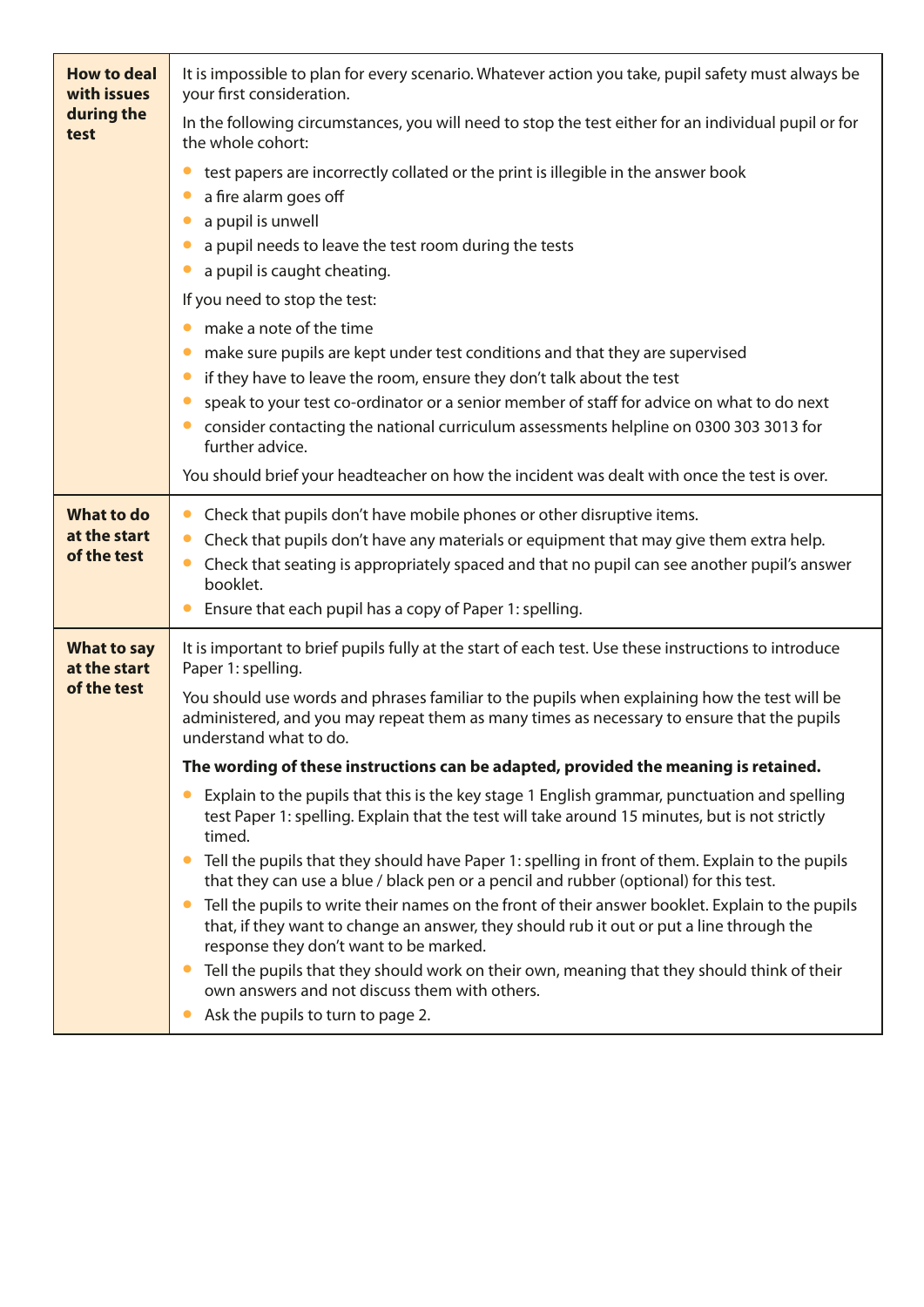## Notes for use of this script

The spelling test should take approximately **15 minutes** to complete (not strictly timed).

Please read out the instructions below.

*Listen carefully to the instructions I am going to give you.*

*I am going to read 20 sentences to you. Each sentence has a word missing in your answer booklet. You should listen carefully to the missing word and fill this in, making sure you spell it correctly.* 

*I will read the word, then the word within a sentence, then repeat the word.* 

*Do you have any questions?* 

Once the pupils' questions have been answered, you should explain that before you start the actual test that you are going to give them a practice question. Use the instructions below for the practice question.

#### **Practice question**

Read the question to the pupils.

 *The word is tree*. *There was a big tree in the garden. The word is* **tree**.

Check that all pupils have understood that 'tree' should be written in the first blank space.

Explain that you will now read the rest of the sentences and the missing words.

Leave at least a 12-second gap between spellings.

The target words may be repeated if needed.

The 20 spellings should be read as follows:

- **1.** Give the spelling number
- **2.** Say: *The word is…*
- **3.** Read the context sentence
- **4.** Repeat: *The word is…*

You should take care not to overemphasise spelling when reading out the words.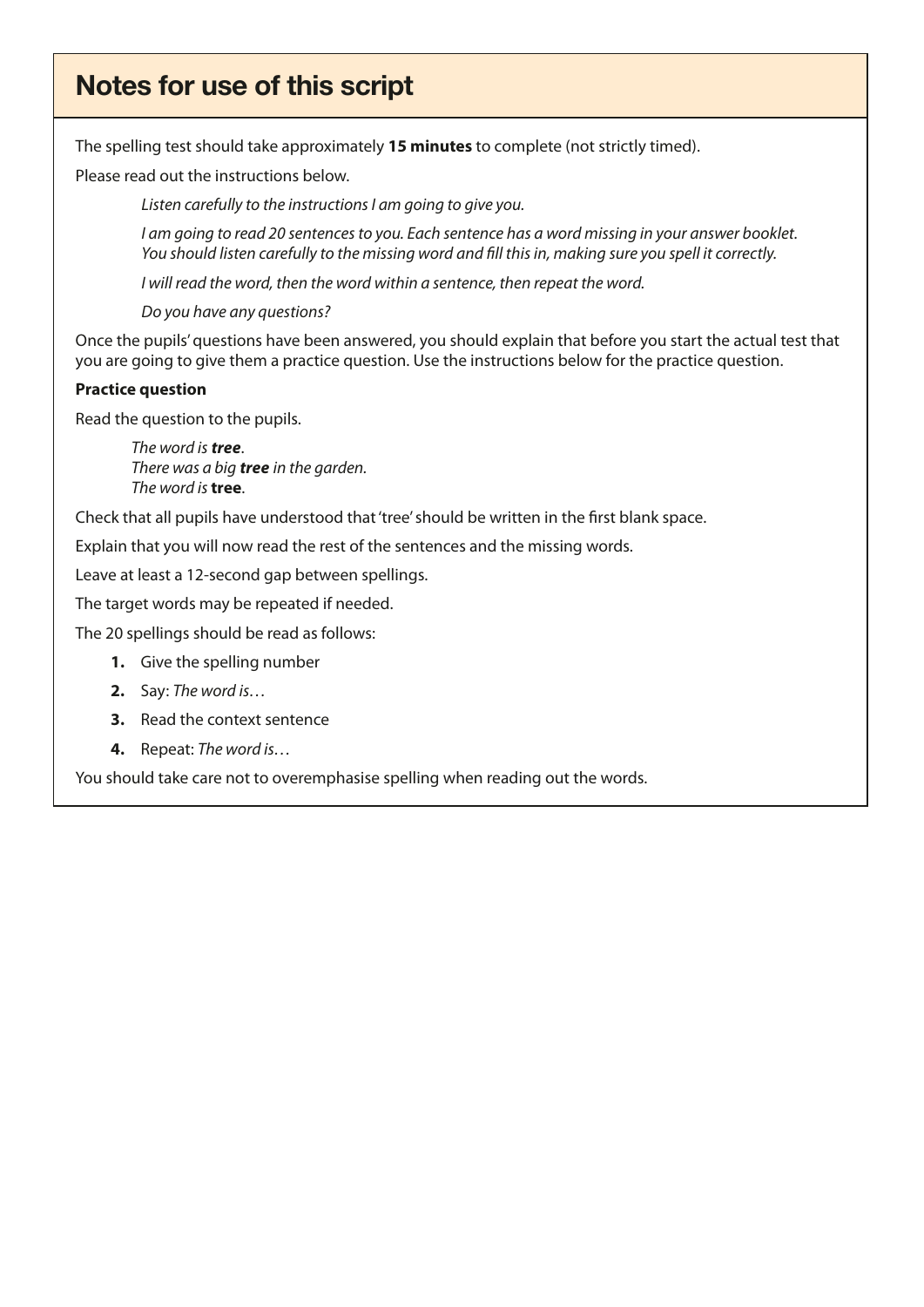### **Spelling**

Spelling 1: The word is pack. I need to **pack** my holiday suitcase. The word is **pack**.

Spelling 2: The word is sky. The **sky** is dark at night. The word is **sky**.

Spelling 3: The word is shell. The snail hid inside its shell. The word is shell.

Spelling 4: The word is baby. My friend has a new **baby** sister. The word is **baby**.

Spelling 5: The word is phone. After tea I will **phone** Grandma. The word is **phone**.

Spelling 6: The word is eyes. My friend has brown eyes. The word is eyes.

Spelling 7: The word is flying. A flock of geese is **flying** overhead. The word is flying.

Spelling 8: The word is plank. The swing was made from a **plank** of wood. The word is plank.

Spelling 9: The word is money. The class learnt about **money** in maths. The word is **money**.

Spelling 10: The word is talk. I like to **talk** to my friends at playtime. The word is talk.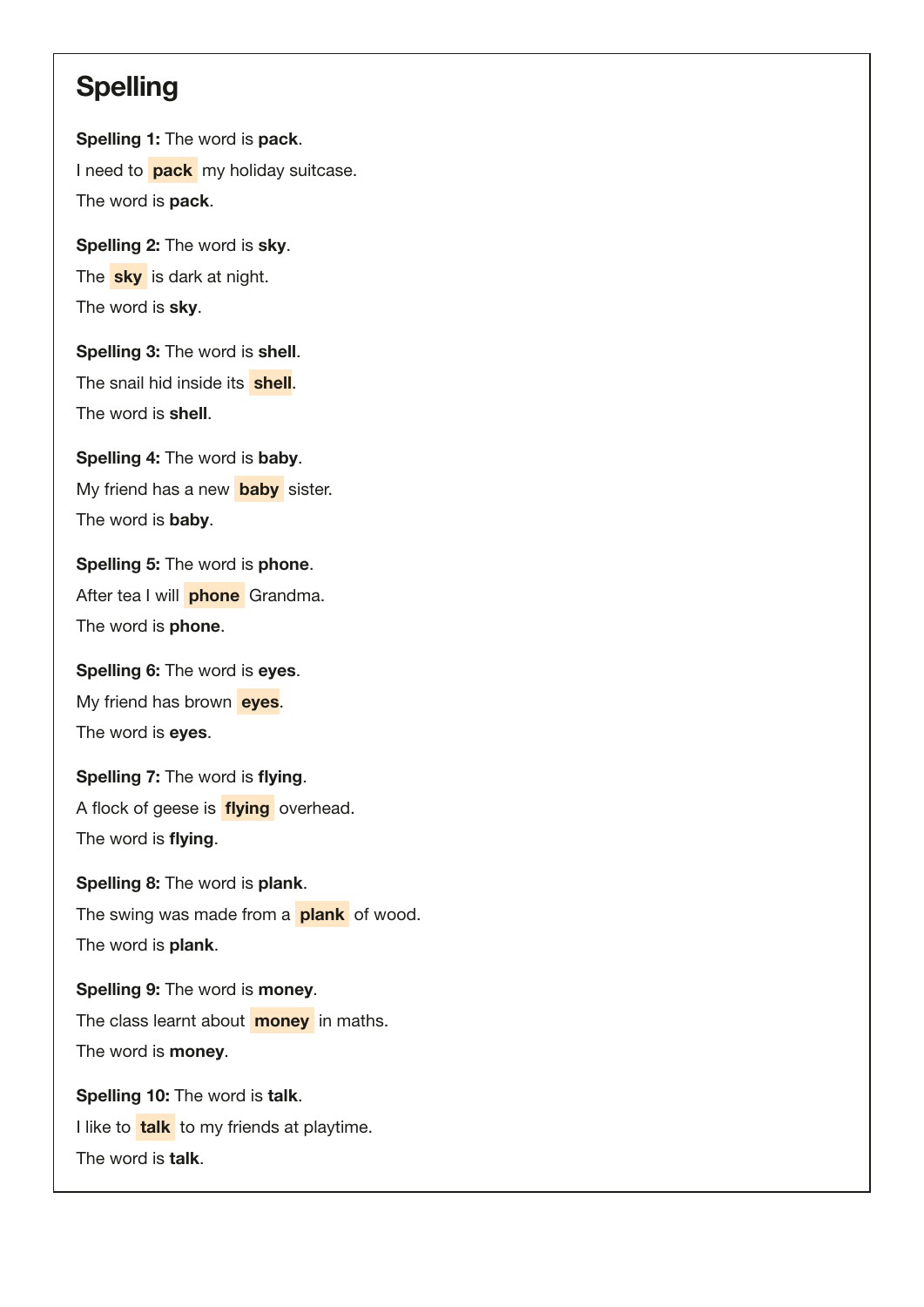Spelling 11: The word is rides.

My sister rides her horse every weekend. The word is rides.

Spelling 12: The word is pear. I had a **pear** to eat at playtime. The word is **pear**.

Spelling 13: The word is glove. I lost one **glove** when building a snowman. The word is glove.

Spelling 14: The word is lazy. My lazy cat likes to sleep all day. The word is **lazy**.

Spelling 15: The word is match. My shoes **match** my red dress. The word is match.

Spelling 16: The word is office. My mum works in an office. The word is **office**.

Spelling 17: The word is ladder. The fireman had a long ladder. The word is ladder.

Spelling 18: The word is bounces. The ball **bounces** higher on the hard ground. The word is bounces.

Spelling 19: The word is gentle. The nurse was **gentle** with my sore arm. The word is gentle.

Spelling 20: The word is stories. My teacher told us some funny stories. The word is stories.

#### **You should now read all 20 sentences again.**

Give the pupils the opportunity to make any changes they wish to their answers. At the end of the test say: *This is the end of the test. Please put down your pen or pencil.*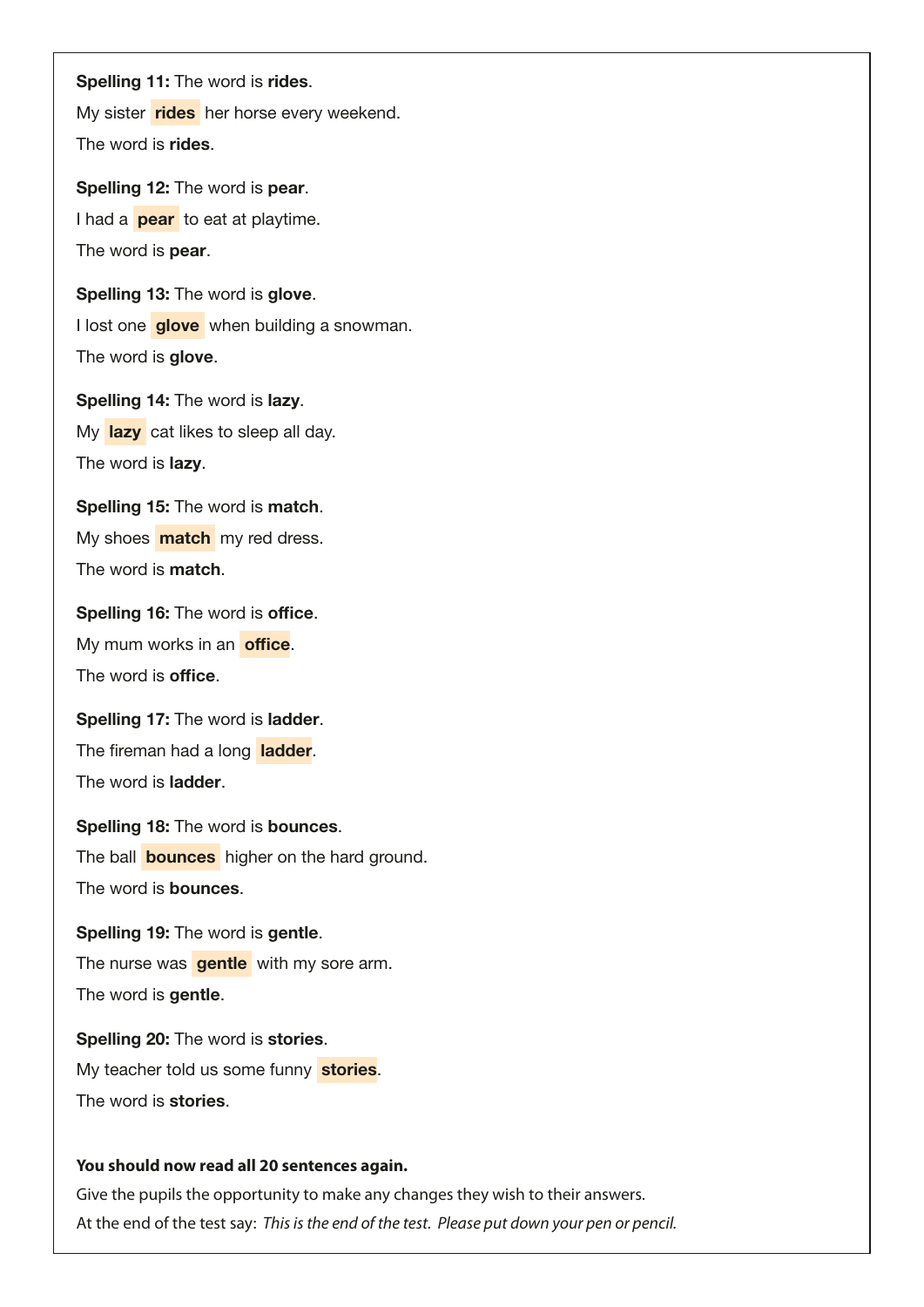| What to do<br>at the end of<br>the test | • Follow your school's procedure for collecting and storing the pupils' test scripts.<br>If any pupil needs a transcript, complete it with the pupil at the end of the test under test<br>conditions. Particular care should be taken to ensure accurate transcriptions are made and<br>the pupil's spellings are not corrected or amended. |
|-----------------------------------------|---------------------------------------------------------------------------------------------------------------------------------------------------------------------------------------------------------------------------------------------------------------------------------------------------------------------------------------------|
| <b>Marking the</b>                      | Use the key stage 1 test mark schemes to mark the test, following both the general guidance                                                                                                                                                                                                                                                 |
| tests                                   | and any specific quidance for each question.                                                                                                                                                                                                                                                                                                |